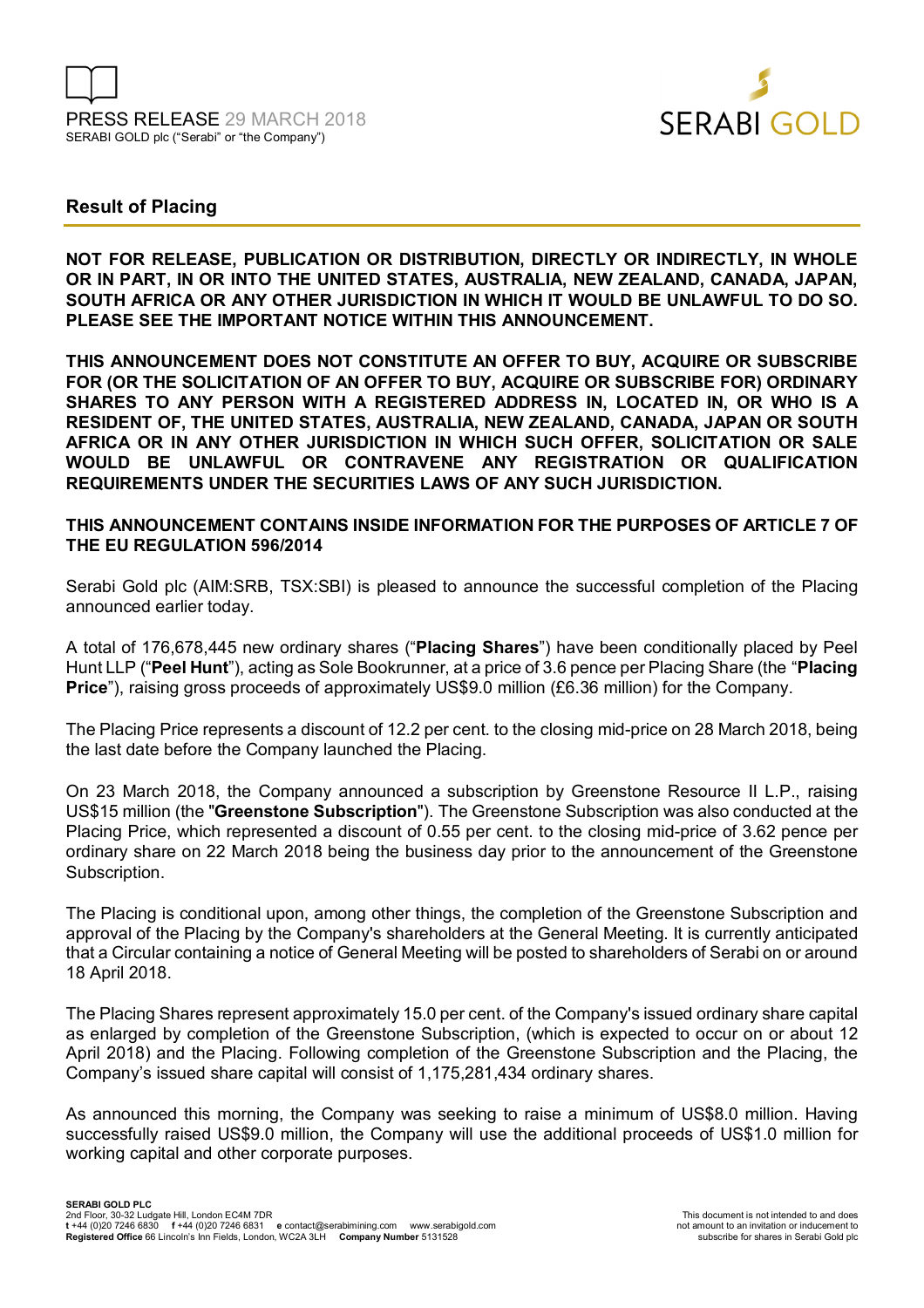



The Placing Shares will, upon issue, rank *pari passu* with the existing ordinary shares.

Application will be made to the London Stock Exchange for the Placing Shares to be admitted to trading on AIM ("**Admission**") and listed for trading on the TSX. It is currently expected that settlement of all of the Placing Shares and Admission will take place at 8.00 a.m. on or around 14 May 2018.

All capitalised terms, unless otherwise defined, shall have the meanings ascribed to them in the Proposed Placing announcement released by the Company at 7:02am this morning.

The person who arranged for the release of this announcement on behalf of the Company was Clive Line, **Director** 

Michael Hodgson, Chief Executive Officer of Serabi, commented:

*"I am very pleased by the positive reaction and strong support that we have received for the Placing and following the announcement of the Greenstone Subscription. I see this as a strong endorsement of the Company and its ambitions. The funding that we now have available provides the best possible foundation for us to realise the future expansion of Serabi's production and its future growth"* 

# **Enquiries**

| <b>SERABI GOLD plc</b>                           |                                                                |                         |                       |
|--------------------------------------------------|----------------------------------------------------------------|-------------------------|-----------------------|
| <b>Michael Hodgson</b>                           | <b>PEEL HUNT LLP - Sole Bookrunner</b><br>$t +44(0)2072466830$ |                         |                       |
| <b>Chief Executive</b>                           | $m + 44(0)7799473621$                                          | Corporate               |                       |
|                                                  |                                                                | Ross Allister           | t +44 (0)20 7418 8900 |
| <b>Clive Line</b>                                | $t +44(0)2072466830$                                           | <b>Richard Crichton</b> | t +44 (0)20 7418 8900 |
| <b>Finance Director</b>                          | $m + 44(0)7710151692$                                          | James Bavister          | t +44 (0)20 7418 8900 |
|                                                  | <b>e</b> contact@serabigold.com                                | <b>ECM Syndicate</b>    |                       |
|                                                  |                                                                | Al Rae                  | t +44 (0)20 7418 8642 |
|                                                  | www.serabigold.com                                             |                         |                       |
| <b>BEAUMONT CORNISH Limited</b>                  |                                                                | <b>Blytheweigh</b>      |                       |
| <b>Nominated Adviser &amp; Financial Adviser</b> |                                                                | UK Financial PR         |                       |
| Roland Cornish                                   | t +44 (0)20 7628 3396                                          | Tim Blythe              | $t +44(0)2071383204$  |
| Michael Cornish                                  | t +44 (0)20 7628 3396                                          | Camilla Horsfall        | $t +44(0)20713832$    |

Copies of this announcement are available from the Company's website at www.serabigold.com.

### **Important Notice**

Neither the contents of the Company's website nor the contents of any website accessible from hyperlinks on the Company's website (or any other website) is incorporated into, or forms part of, this announcement.

This announcement does not constitute, or form part of, a prospectus relating to Serabi Gold plc (the "**Company**"), nor does it constitute or contain any invitation or offer to any person, or any public offer, to subscribe for, purchase or otherwise acquire any shares in the Company or advise persons to do so in any jurisdiction, nor shall it, or any part of it form the basis of or be relied on in connection with any contract or as an inducement to enter into any contract or commitment with the Company.

This announcement is not for publication or distribution, directly or indirectly, in or into the United States of America. This announcement is not an offer of securities for sale into the United States. The securities referred to herein have not been and will not be registered under the U.S. Securities Act of 1933, as amended (the "**Securities Act**"), and may not be offered or sold in the United States, except pursuant to an applicable exemption from registration. No public offering of securities is being made in the United States.